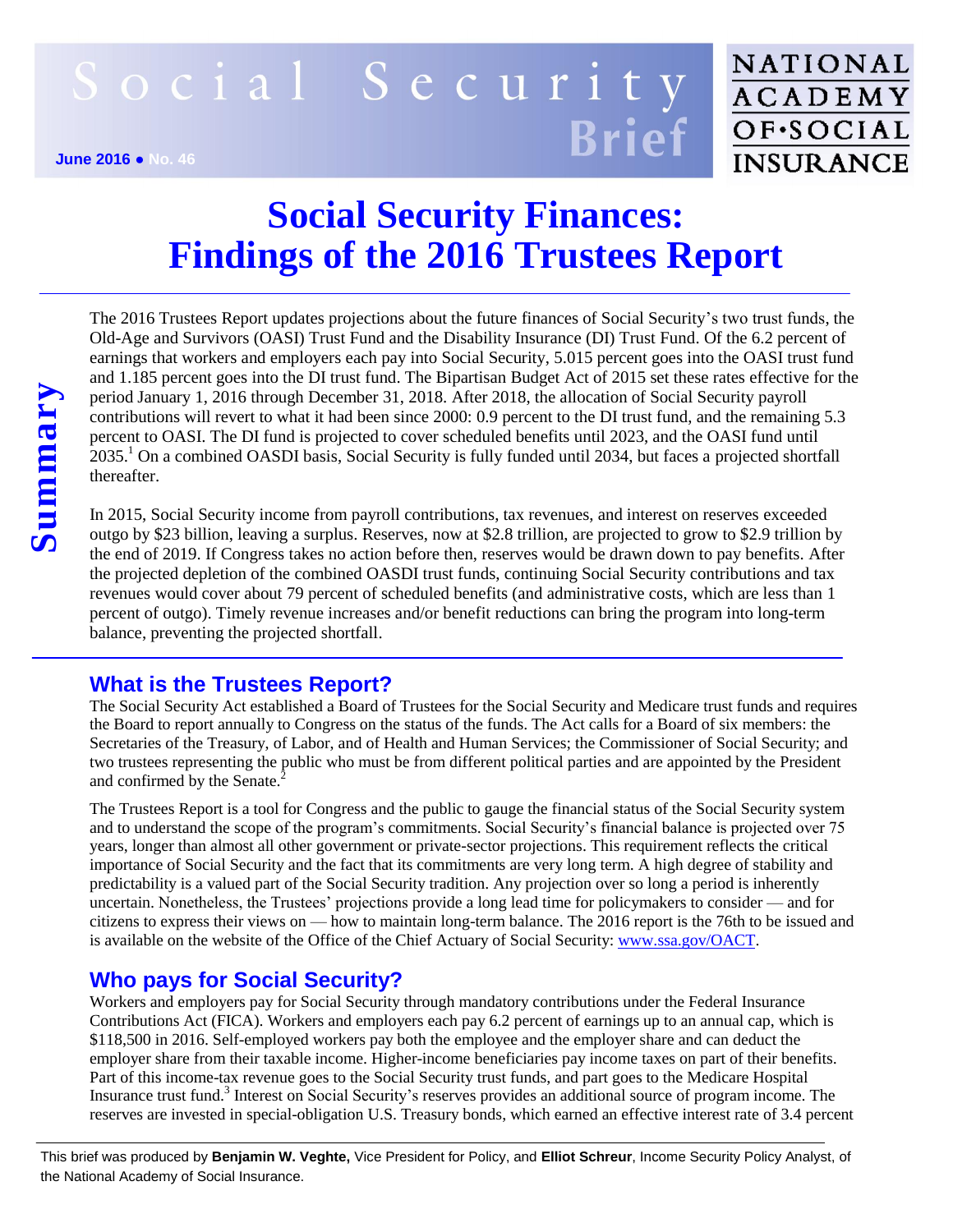in 2015.<sup>4</sup> Worker and employer contributions accounted for about 86 percent of trust fund income in 2015, while interest on reserves accounted for about 10 percent, and income taxes paid by beneficiaries accounted for about 3 percent (Figure 1). $5$ 



**Source:** Board of Trustees, 2016: Table IV.A3.

**Note:** Percentages do not total 100 due to rounding and exclusion of certain reimbursements to the trust funds from the general fund of the Treasury.<http://www.socialsecurity.gov/OACT/STATS/table4a3.html>

#### **Who receives Social Security?**

Social Security pays monthly benefits that replace part of the earnings that are lost when a worker who has paid into the program becomes disabled, retires, or dies. In January 2016, 60 million Americans, or more than one in six, received Social Security benefits.<sup>6</sup> Approximately one family in four receives income from Social Security.<sup>7</sup> Beneficiaries include 40.2 million retired workers, 4.2 million widows and widowers, and 2.5 million spouses. About 3.2 million children under age 18 (or up to age 19 if still in high school) receive benefits as dependents. About 8.9 million disabled workers receive benefits.<sup>8</sup>

#### **How much does Social Security pay?**

The average monthly benefit paid to all retired workers in January 2016 was \$1,344, or about \$16,128 annually (Table 1).<sup>9</sup> The average benefit was somewhat smaller for disabled workers (\$1,166) and for widows and widowers age 60 or older (\$1,288). Benefits are higher for families. For example, widowed mothers or fathers with two children received \$2,629 a month, on average, or about \$31,548 a year, while disabled workers with one or more children received \$1,791 a month, on average, or about \$21,492 a year.<sup>10</sup> For comparison, the 2016 federal poverty guideline for an individual is \$11,880 a year; for a family of two it is \$16,020; for a family of three it is \$20,160; and for a family of four it is  $$24,300$ .<sup>11</sup>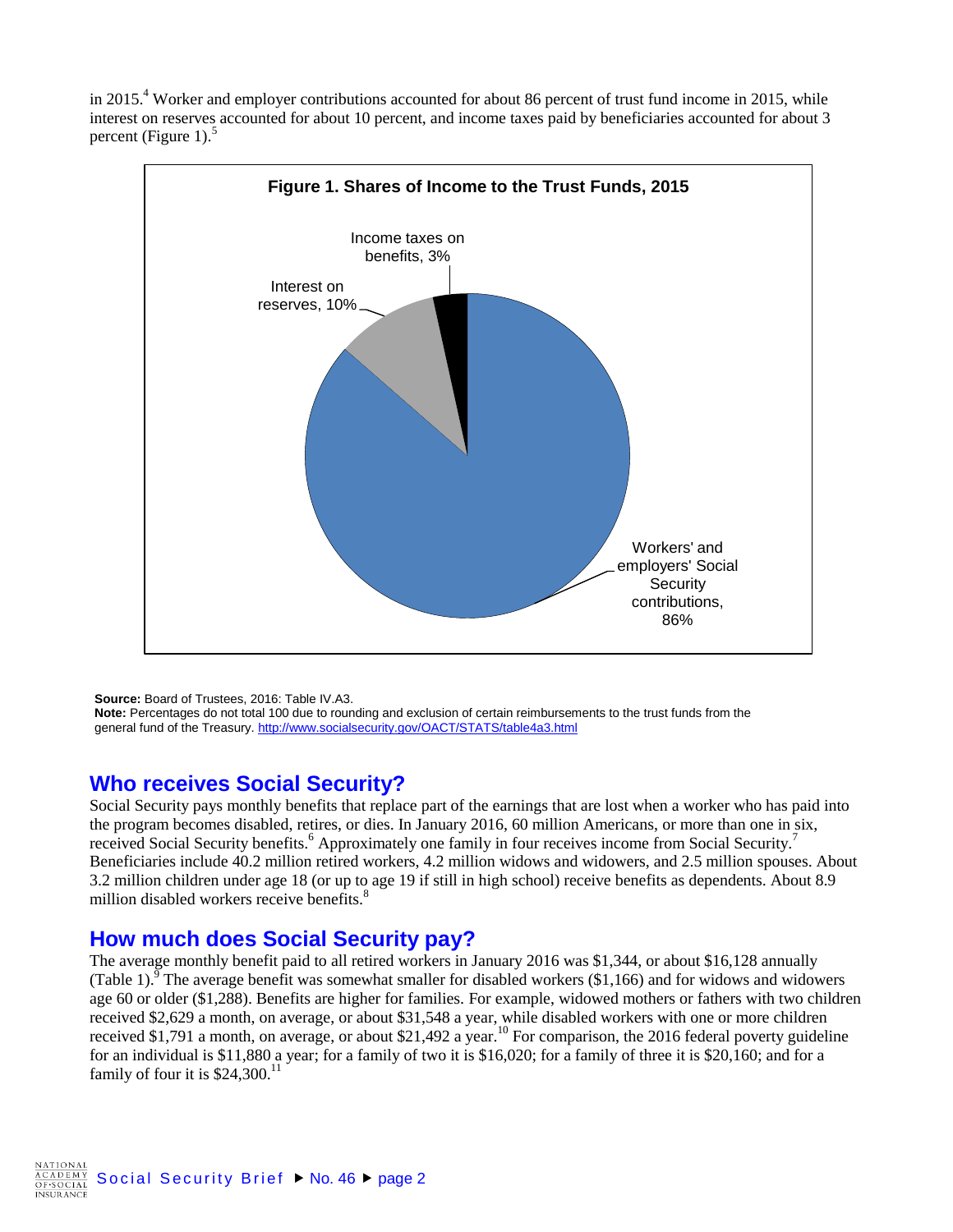| Table 1. Average Monthly Benefits, January 2016 |  |  |  |
|-------------------------------------------------|--|--|--|
| <b>Benefit</b>                                  |  |  |  |
| \$1,344                                         |  |  |  |
| \$1,166                                         |  |  |  |
| \$1,288                                         |  |  |  |
| <b>Benefit</b>                                  |  |  |  |
| \$2,219                                         |  |  |  |
| \$2,629                                         |  |  |  |
| \$1,791                                         |  |  |  |
|                                                 |  |  |  |

 $a$  SSA, 2016b.  $b$  SSA, 2016c.

Social Security is the main source of income for most people age 65 and older. For almost one in two married beneficiary couples and over two in three unmarried beneficiaries age 65 and over, Social Security accounts for more than half of total income. 12

Social Security benefits are generally increased each year by an automatic cost-of-living adjustment (COLA) that is based on the Consumer Price Index for Urban Wage Earners and Clerical Workers (CPI-W). Because there was no increase in the CPI-W from the third quarter of 2014 to the third quarter of 2015, Social Security benefits did not increase in 2016.

A common way to assess benefit levels is to compare workers' benefit amounts at retirement with their earnings over their working careers. Under current law, the replacement rate for a medium earner (with career-average earnings of \$47,731 in 2015) retiring at age 65 is projected to decline from 39 percent of career-average earnings in 2016 to 36 percent in 2025 and thereafter.<sup>13</sup> Benefits may be claimed as early as age 62. The size of the benefit is increased for each year workers defer claiming up to age 70. The increment is approximately 6-8 percent a year. Over one third of retirees who claimed benefits in 2014 claimed at age 62.<sup>14</sup> They received 25 percent less than they would have received had they claimed at age 66 and 43 percent less than if they claimed at age 70. The replacement rate for a medium earner retiring at the early age of 62 is projected to decline from 33 percent today to 30 percent in 2022.<sup>15</sup> The drop in replacement rates is a result of the 1983 Social Security amendments that gradually increased the full retirement age from age 65 to 67 for workers born in 1960 and later, with the full shift affecting workers who will reach 67 in 2027 and later. When considering options to close the projected Social Security funding gap, it is useful to take into account reductions in benefits already scheduled under current law.

#### **How do actuaries project the future?**

Each year the Social Security actuaries review the performance of the economy, take into account new laws and regulations, and reassess assumptions about future economic and demographic trends that will affect the Social Security system — such as employment, wage levels, productivity, inflation, interest rates, birth rates, death rates, and immigration.

The actuaries make projections using three scenarios agreed upon by the trustees: intermediate, low-cost, and highcost. The intermediate scenario is considered the best estimate. In general, the low-cost estimate uses assumptions that generate higher revenues or lower overall costs (such as higher economic growth, lower unemployment, higher fertility rates, and lower life-expectancy) while the high-cost estimate uses assumptions that generate lower revenues or higher spending. For each scenario the Trustees Report separately projects the status of the funds for the short term (10 years) and long term (up to 75 years).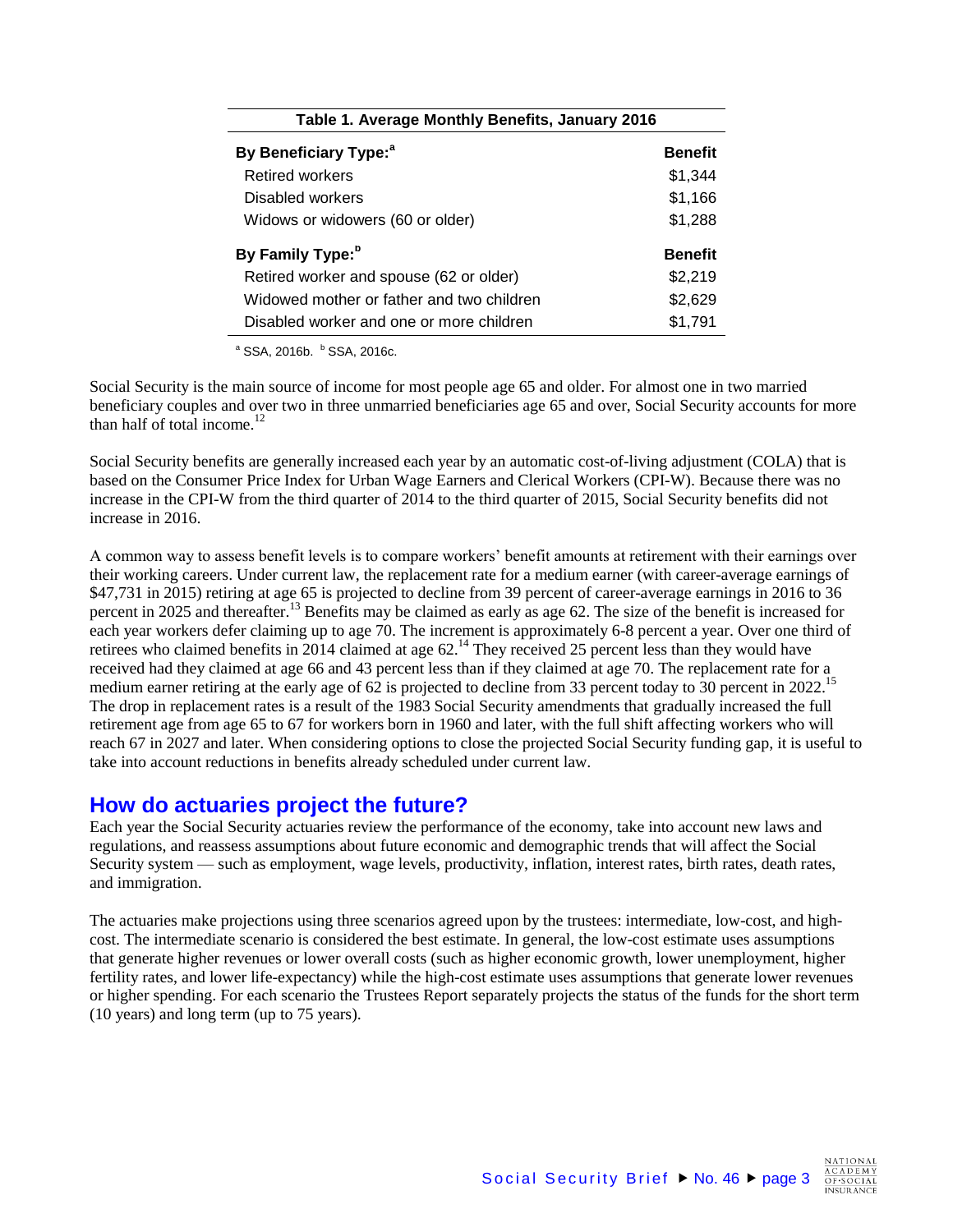#### **What do the trustees project for the short term?**

In 2016, the Social Security trust funds are projected to collect \$944.6 billion and pay out \$928.9 billion, leaving a surplus of \$15.7 billion (Table 2). Almost all outgo will be used to pay benefits; less than 1 percent of outgo will be spent on administration. Income consists of revenues – contributions from workers and employers and income from taxation of benefits – plus interest earned on the trust fund reserves.

| Table 2. Social Security at a Glance, 2014-2016 |           |           |                    |
|-------------------------------------------------|-----------|-----------|--------------------|
|                                                 | 2014      | 2015      | 2016<br>projected  |
| Income (in billions)                            | \$884.3   | \$920.2   | \$944.6            |
| Outgo (in billions)                             | \$859.2   | \$897.1   | \$928.9            |
| Surplus (in billions)                           | \$25.0    | \$23.0    | \$15.7             |
| Trust fund balance <sup>a</sup> (in billions)   | \$2,789.5 | \$2,812.5 | \$2,828.2          |
| Covered workers <sup>b</sup> (in thousands)     | 165,885   | 168,899   | 170,822            |
| Beneficiaries <sup>c</sup> (in thousands)       | 58,574    | 59,543    | 60,872             |
| COLA <sup>d</sup>                               | 1.5%      | 1.7%      | $0\%$ <sup>e</sup> |
| Taxable maximum                                 | \$117,000 | \$118,500 | $$118,500^{\circ}$ |

**Source:** Board of Trustees, 2016.

<sup>a</sup> Trust fund balances shown are as of the end of the year indicated.

b Workers who are paid at some time during the year for employment on which OASDI taxes are due.

 $\degree$  Beneficiaries with monthly benefits in current-payment status as of June 30.

<sup>d</sup> COLAs shown are effective beginning with benefits paid in January of the year indicated.

<sup>e</sup> Actual.

By law, income in excess of what is needed for current outgo is invested in interest-bearing U.S. Treasury securities, and these invested assets make up the trust fund reserves. Since 1935, Social Security has collected about \$19 trillion in revenues and interest and paid out about \$16 trillion in benefits and administrative costs (as of December 31, 2015), leaving a balance of \$2.8 trillion in its trust funds. Under the intermediate assumptions, the Social Security trust funds are projected to have surpluses each year until 2020. That is, income from revenues and interest will exceed outgo for benefits and administrative costs and the reserves will continue to grow. By the end of 2019, the reserves are estimated to be \$2.9 trillion.

#### **What do the trustees project for the longer term?**

The Trustees Report provides summary measures of projected program income and outgo over the next 25, 50, and 75 years. The trustees recognize that the reliability of the financial projections declines as the projection period increases. Under intermediate assumptions:

- Over the next 18 years, Social Security income and trust fund reserves can cover all scheduled payments.
- Over the next 25 years, Social Security finances are projected to cover 95 percent of expected outgo.
- Over the next 50 years, Social Security finances are projected to cover 88 percent of expected outgo.
- Over the next 75 years, Social Security finances are projected to cover 85 percent of expected outgo.

These measures of financial self-sufficiency illustrate the extent to which the program's assets and income are projected to meet future obligations.<sup>16</sup> The 25-, 50-, and 75-year projections indicate that remedial actions will be needed to ensure that all legislated benefits will be paid.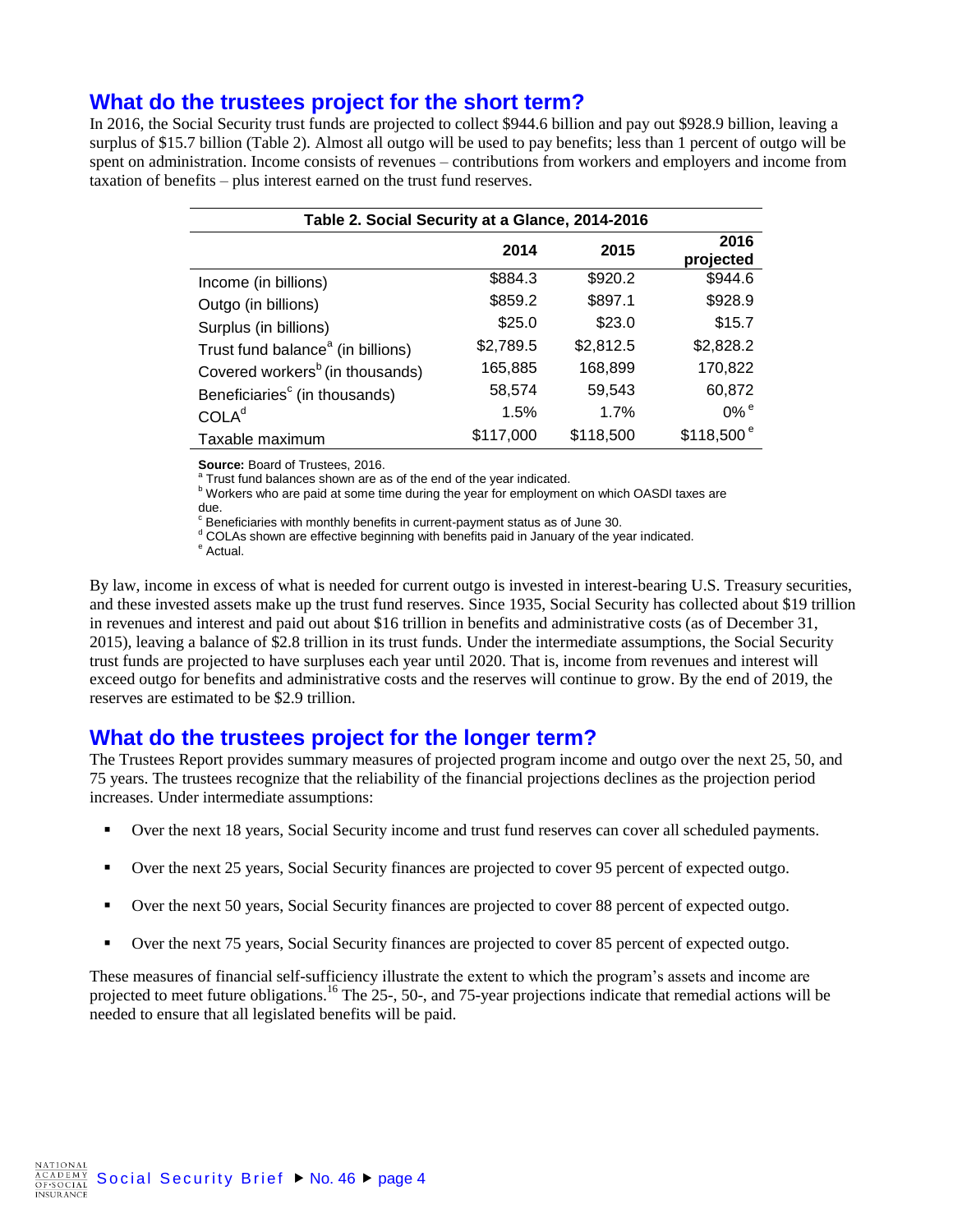The Trustees Report highlights other key dates about Social Security's future finances:

- In 2020, revenue from payroll contributions, interest on reserves, and taxation of benefits is expected to be less than total outgo for that year. If no action is taken before then, reserves would then start to be drawn down to pay benefits.
- If Congress does not act before 2034, the reserves are expected to be depleted, and revenue continuing to come into the funds would cover about 79 percent of scheduled benefits and administrative costs in that year, declining to 74 percent of benefits by 2090. By law, Social Security cannot pay benefits in excess of its income and reserves.

The long-range actuarial shortfall is projected to be 2.66 percent of taxable payroll – that is, 2.66 percent of all earnings that are subject to Social Security contributions. To put this in perspective, the projected shortfall would be eliminated if the contribution rate paid by employees and employers each were 7.6 percent instead of  $6.2$  percent.<sup>17</sup>

#### **What do the high-cost and low-cost projections show?**

#### **What has changed since last year's projections?**

Social Security's projected long-term revenue shortfall decreased from 2.68 percent of taxable payroll in 2015 to 2.66 percent in the 2016 Trustees Report. In the absence of congressional action, the year in which the combined OASDI trust funds would be fully drawn down has remained at 2034. For the Disability Insurance trust fund, that projection is 2023,improved since last year due to the passage of the Bipartisan Budget Act of 2015.

In short, the projections have not changed much this year.

Year-to-year changes in the estimates are to be expected. Reasons for the changes between the 2015 and 2016 projections are described in Table II.D2 and Section IV.B6 of the Trustees Report.

In the trustees' high-cost scenario, Social Security's reserves would

be depleted in 2029 (instead of 2034 in the best-estimate scenario), and during the first 25 years, the program's finances would be sufficient to cover 84 percent (instead of 95 percent) of its outgo. In the low-cost scenario, Social Security would be fully financed throughout the 75-year projection period, and during the first 25 years, Social Security's finances would cover 106 percent (instead of 95 percent) of program outgo. The difference among estimates reflects the great uncertainty about what the distant future holds.

### **Disability Insurance trust fund requires legislative action by 2023**

Of the 6.2 percent of earnings that workers and employers each pay into Social Security, 5.015 percent goes to the Old-Age and Survivors Insurance (OASI) trust fund and 1.185 percent goes to the Disability Insurance (DI) trust fund. This allocation of Social Security contributions was implemented pursuant to the Bipartisan Budget Act of 2015, which set these rates effective for the period January 1, 2016 through December 31, 2018. While the two trust funds are often considered together and described as the OASDI trust fund, or for convenience simply as 'the Social Security trust fund,' by law the two funds are separate and cannot borrow from each other without congressional authorization. Viewed separately, the OASI fund can cover scheduled benefits until 2035, but the DI fund can do so only until 2023.

Lawmakers need to act to ensure that benefits are fully paid out over the long term for the approximately 9 million disabled workers and their families — a total of about 10.8 million Americans — who currently receive benefits.<sup>18</sup> On average, disabled worker beneficiaries worked and paid into Social Security for 22 years before becoming disabled, and more than half rely on DI benefits for 75 percent or more of their total income.<sup>19</sup> Absent congressional action, the DI program would be able to pay only about 89 percent of benefits after depletion of the trust fund's reserves in 2023. Congress has never permitted such a drop in Social Security benefits to occur. It would cause extraordinary hardship for millions of very vulnerable individuals and their families.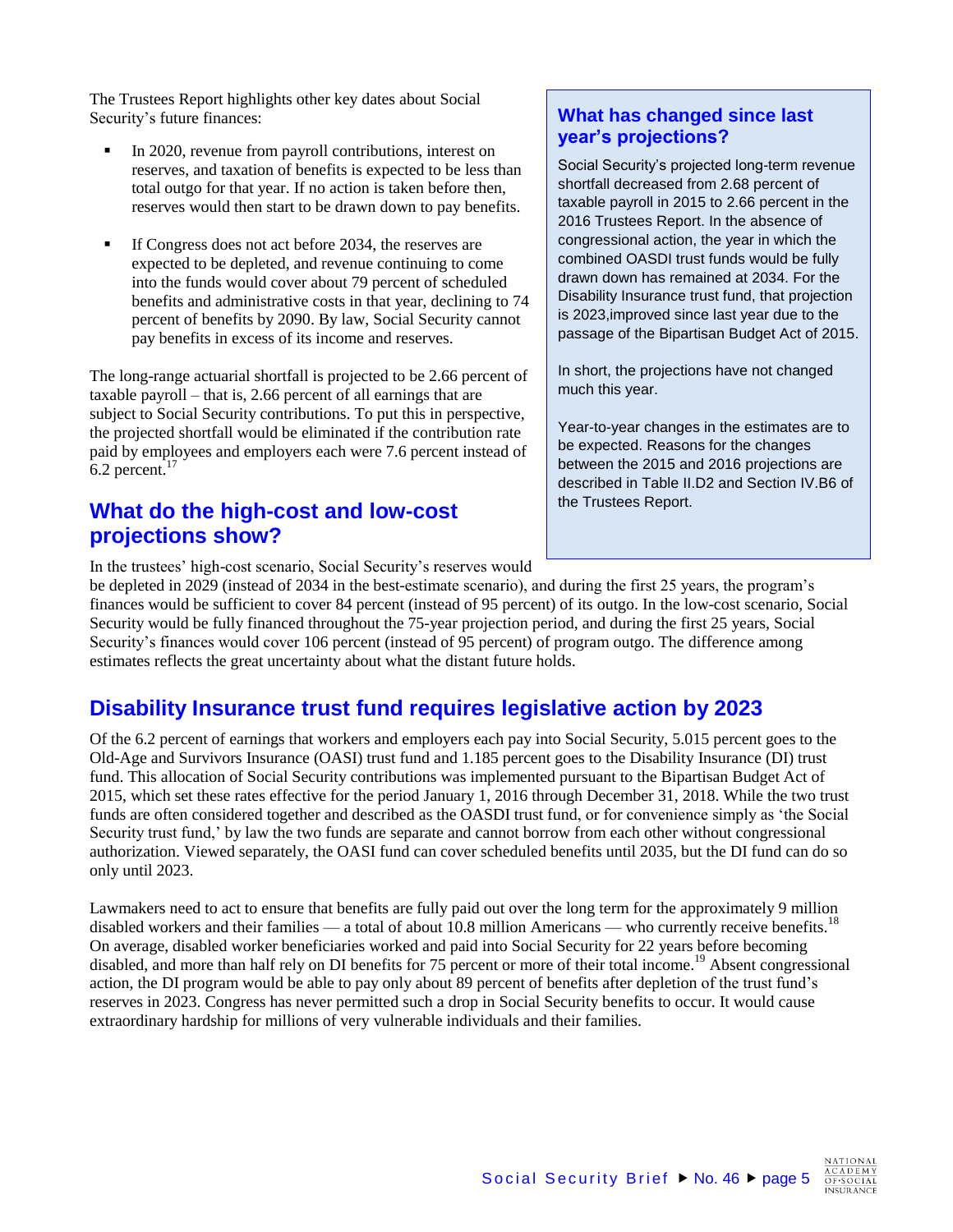#### **What will Social Security cost as a share of the total economy?**

A widely accepted way to assess Social Security's future affordability is to compare benefits scheduled to be paid under current law with the size of the entire economy at the time. In 2015, Social Security outgo was 5.0 percent of the economy, or gross domestic product (GDP). It is projected to rise to 6.0 percent of the economy by 2035, when all baby boomers will be retired, and then to decline somewhat, remaining between about 5.9 and 6.1 percent of the economy thereafter (Figure 2).



#### **What happens to the Social Security surplus?**

By law, Social Security's surplus funds are invested in interest-bearing Treasury securities, which earned an effective interest rate of 3.4 percent in 2015.<sup>20</sup> The interest earned is credited to Social Security's trust funds. The securities can be redeemed at par whenever needed to pay Social Security benefits. In financial markets, Treasury securities (bills, notes and bonds) are considered an extremely safe investment because they are backed by the full faith and credit of the United States. Private pension funds maintain large investments in U.S. bonds, as do many institutional investors and foreign governments.

The sum of all Treasury securities makes up the national debt. Most of the debt (approximately 72 percent) is held by (that is, owed to) the public: individuals, corporations, and other investors in the United States and abroad who have lent money to the government by investing in government securities. At the end of 2015, about 15 percent of the national debt was owed to the Social Security trust funds; and about 14 percent was owed to other federal trust funds or accounts.<sup>21</sup>

Some people express concern when they hear that Social Security's annual cash surpluses are lent to the U.S. Treasury. This is not a misuse of Social Security funds. This procedure has the advantage of investing Social Security's reserves in one of the safest financial instruments available.<sup>22</sup> The Treasury securities held by the trust funds are a binding legal commitment requiring the Treasury to redeem the securities with interest when the money is needed to pay Social Security benefits. The promise to pay that is embodied in U.S. Treasury securities has never been broken.

#### **What is the Social Security 'cash flow' balance?**

Discussions of 'cash flow' balance calculate Social Security's annual income and outgo without counting the income from interest on trust fund reserves. In recent years some media reports have stated that "Social Security has gone cash flow negative." But the cash flow balance is not an accurate representation of the financial status of the Social Security trust funds. In fact, the program had a \$23 billion surplus of total income over total outgo in 2015 and is projected to continue running surpluses until 2020. Figure 3 shows Social Security's outgo as well as its income from payroll contributions, interest on reserves, and taxation of benefits both for 2015 and as projected for 2016 and 2017.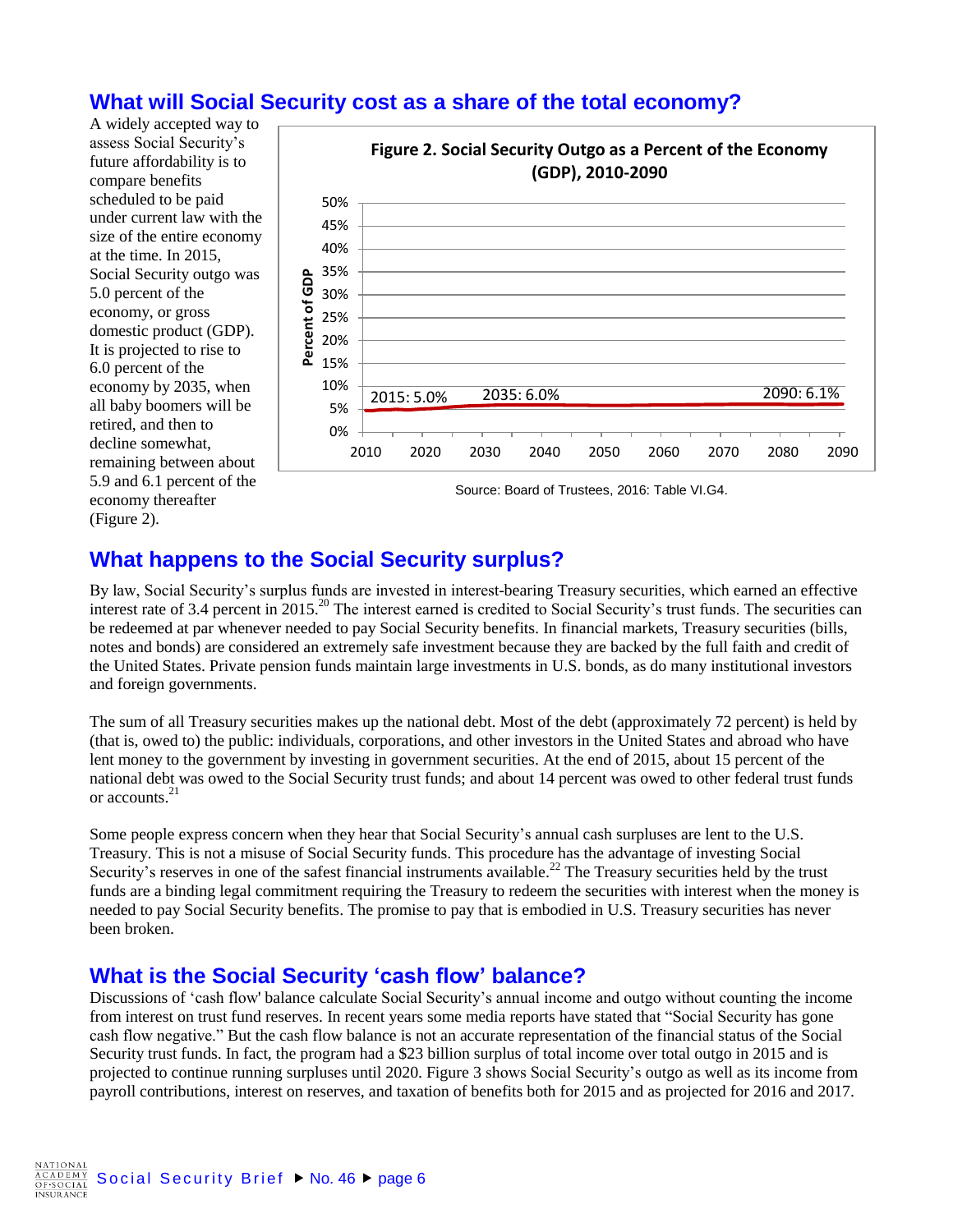

**Source:** Board of Trustees, 2016: Table VI.G8. **Note:** Total income includes income from payroll contributions, interest on reserves, taxation of benefits, and certain reimbursements to the trust funds from the general fund of the Treasury.

From a unified federal budget perspective, the interest owed to Social Security is an outflow from the non-Social Security budget (the 'General Fund') to the Social Security trust fund. From a Social Security financing perspective, the interest earned on the reserves is an integral part of the program's income. It is a legal obligation of the federal government to the Social Security system and its beneficiaries.

#### **How can policymakers address Social Security's projected long-term shortfall?**

Policymakers have many options to schedule additional revenues and/or reduce future benefits to keep the system in balance for the entire 75-year projection period and beyond.<sup>23</sup> The Academy has recently conducted two national public opinion surveys to find out which measures to maintain Social Security's long term finances the American public would prefer. Both studies found that those surveyed would rather pay higher contributions than see benefits reduced.<sup>24</sup> In particular, more than 7 in 10 of those surveyed, across generations and income groups, preferred a package of changes that would raise revenues in two ways: by gradually eliminating the cap on taxable earnings and by gradually increasing the payroll tax rate from 6.2 percent to 7.2 percent. The preferred package would also increase the minimum benefit for low-paid workers with long work records and would adopt a COLA based on price increases experienced by seniors. This package of four changes would convert the program's projected long-term shortfall into a modest surplus, providing a margin of safety. Many other policy options exist as well.<sup>25</sup>

#### **Conclusion**

Projections indicate that scheduled Social Security benefits can be paid in full over the next 18 years with no change in current law. Over the long term, a significant projected shortfall must be addressed. Timely revenue increases and/or gradual benefit adjustments can bring the program into long-term balance, ensuring that Social Security will continue to pay all promised benefits for the next 75 years and beyond.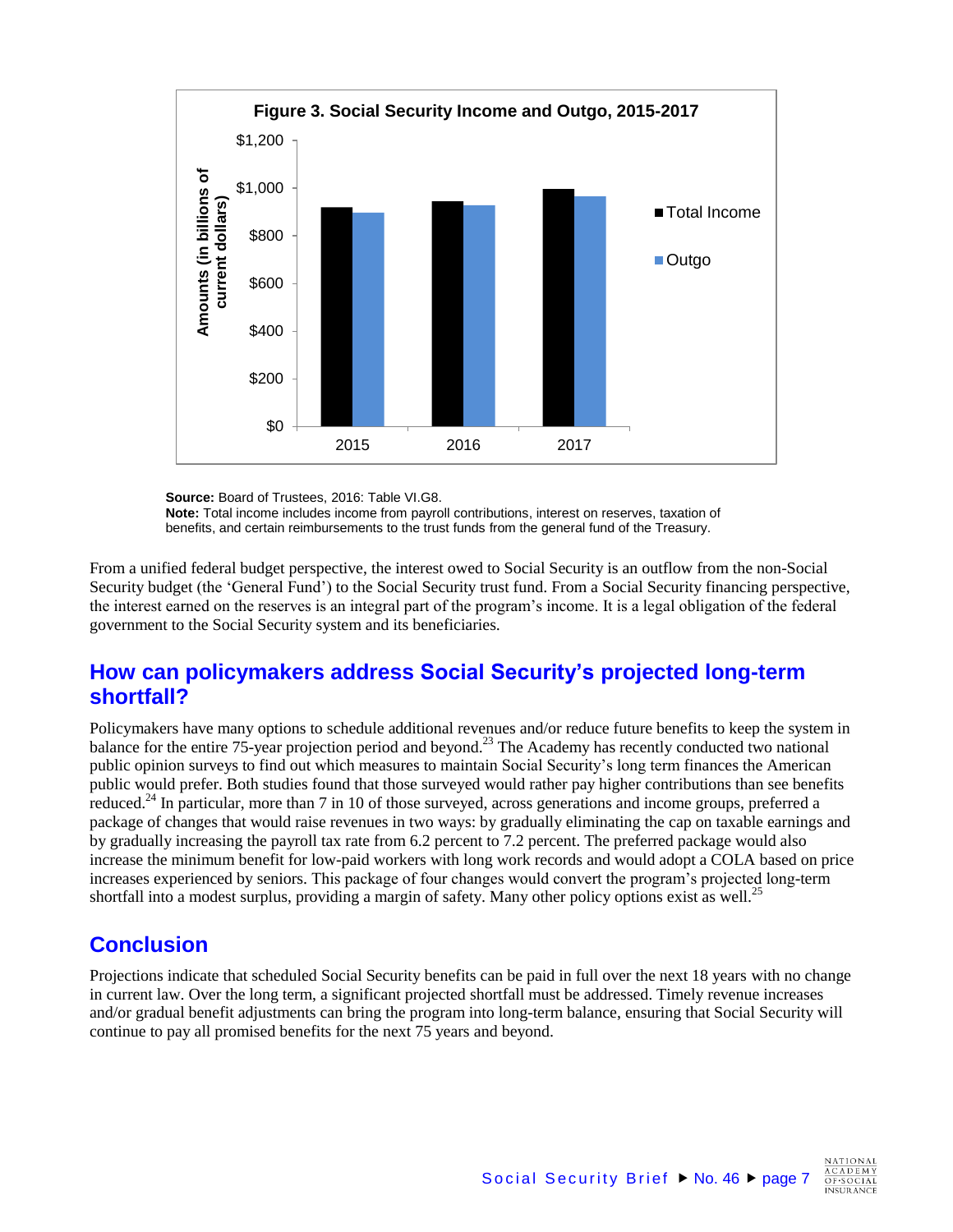#### **Endnotes**

 $\overline{a}$ 

 $2$  At present, the four-year terms of the two public members, Charles P. Blahous III and Robert D. Reischauer, have expired and they have not been replaced. In August 2015, President Obama nominated each for a second term; on June 8, 2016, the Senate Finance Committee favorably reported the pending nominations. As of June 22, 2016, their nominations awaited Senate confirmation.

<sup>3</sup> Beginning in 1984, Federal law subjected up to 50 percent of an individual's or a couple's OASDI benefits to Federal income taxation under certain circumstances. Treasury allocates the revenue derived from this provision to the OASI and DI Trust Funds on the basis of the income taxes paid on the benefits from each fund. Beginning in 1994, the law increased the maximum percentage from 50 percent to 85 percent. The HI Trust Fund receives the additional tax revenue resulting from the increase to 85 percent. Board of Trustees, 2016: Glossary.

4 Social Security Administration (SSA), 2016a.

6 SSA, 2016b; U.S. Census Bureau, 2016.

U.S. Census Bureau, 2015.

8 SSA, 2016b.

<sup>9</sup> SSA, 2016b.

 $10$  SSA, 2016c.

<sup>11</sup> U.S. Department of Health and Human Services, 2016.

<sup>12</sup> SSA, 2016d: Table 9.A2.

<sup>13</sup> SSA, 2016g.

<sup>14</sup> SSA, 2016e: Table 6.B5.

<sup>15</sup> SSA, 2016g.

<sup>16</sup> These measures of actuarial solvency draw on work by Kenneth Buffin (2002). They compare the resources available to the program (beginning balance plus future revenues and interest) over a period of time to scheduled obligations over the same period. For this purpose, obligations do not include a target fund at the end of the period. The estimates are derived from information in Table IV.B5 of the Trustees Report (Board of Trustees, 2016).

 $17$  The combined increase is slightly higher than the actuarial deficit due to the assumed response of employees and employers to an increase in the contribution rate.

 $18$  SSA, 2016b.

<sup>19</sup> Zients and Donovan, 2015; Bailey and Hemmeter, 2015: Table 2.

<sup>20</sup> SSA, 2016a.

<sup>21</sup> U.S. Department of the Treasury, 2016: Tables FD-1 and FD-3.

 $22$  Van de Water, 2014.

 $23$  SSA, 2016f; Reno and Lavery, 2009.

<sup>24</sup> Tucker, Reno, and Bethell, 2013; Walker, Reno, and Bethell, 2014.

<sup>23</sup> SSA, 2016f.

#### **References**

Bailey, Michelle Stegman and Jeffrey Hemmeter. 2015. "Characteristics of Noninstitutionalized DI and SSI Program Participants, 2013 Update." Research and Statistics Note No. 2015-02. Washington, D.C.: Social Security Administration, Office of Retirement and Disability Policy.<https://www.ssa.gov/policy/docs/rsnotes/rsn2015-02.html>

Board of Trustees. 2016. *Annual Report of the Board of Trustees of the Federal Old-Age and Survivors Insurance and Federal Disability Insurance Trust Funds*. Washington, DC: Social Security Administration.

Buffin, Kenneth G. 2002. "The U.S. Social Security System: Solvency and Sustainability." *Benefits & Compensation International*. Volume 34, Number 4. London, England: Pension Publications Limited.<http://buffinfoundation.org/wp-content/uploads/2014/03/BuffinNov02.pdf>

Reno, Virginia P. and Joni Lavery. 2009[. Fixing Social Security: Adequate Benefits, Adequate](https://www.nasi.org/research/2009/fixing-social-security) Financing. Washington, DC: National Academy of Social Insurance. [https://www.nasi.org/sites/default/files/research/Fixing\\_Social\\_Security.pdf](https://www.nasi.org/sites/default/files/research/Fixing_Social_Security.pdf)

Social Security Administration. 2016a. "Effective Interest Rates Earned By the Assets of the OASI and DI Trust Funds." Baltimore, MD: Social Security Administration, Office of the Chief Actuary. [www.socialsecurity.gov/OACT/ProgData/effectiveRates.html](http://www.socialsecurity.gov/OACT/ProgData/effectiveRates.html)

Social Security Administration. 2016b. "Beneficiary Data: Number of Social Security recipients at the end of Jan. 2016." Baltimore, MD: Social Security Administration, Office of the Chief Actuary. [www.ssa.gov/cgi-bin/currentpay.cgi](http://www.ssa.gov/cgi-bin/currentpay.cgi)

Social Security Administration. 2016c. "Family Benefits in Current Payment Status, March 16, 2016." Baltimore, MD: Social Security Administration, Office of the Chief Actuary.<https://www.socialsecurity.gov/OACT/ProgData/famben.html>

Social Security Administration. 2016d. *Income of the Population 55 or Older, 2014*. Washington, DC: Social Security Administration, Office of Research, Evaluation, and Statistics[. https://www.ssa.gov/policy/docs/statcomps/income\\_pop55/](https://www.ssa.gov/policy/docs/statcomps/income_pop55/)

Social Security Administration. 2016e. *Annual Statistical Supplement, 2015.*Washington, DC: Social Security Administration, Office of Research, Evaluation, and Statistics[. https://www.ssa.gov/policy/docs/statcomps/supplement/](https://www.ssa.gov/policy/docs/statcomps/supplement/)

Social Security Administration. 2016f. "Proposals Affecting Trust Fund Solvency." Actuarial Publications. Baltimore, MD: Social Security Administration, Office of the Chief Actuary.<http://www.socialsecurity.gov/OACT/solvency/index.html>

Board of Trustees, 2016.

<sup>&</sup>lt;sup>5</sup> Board of Trustees, 2016: Table IV.A3.